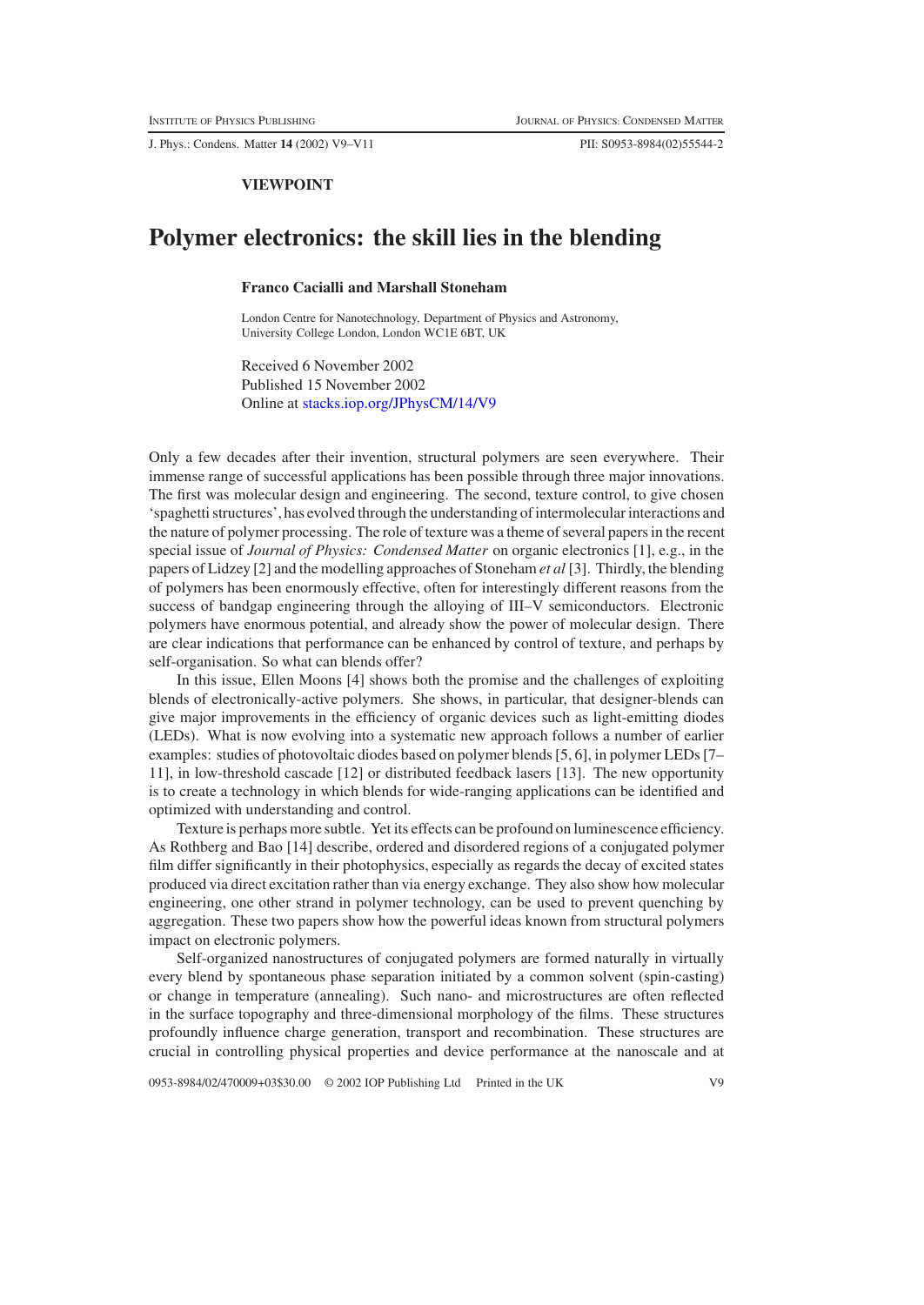the microscopic level. This represents a remarkable window of opportunity. Today, just as serious applications of organic semiconductor organics are emerging, so the striking developments in nanotechnology are offering novel experimental and theoretical analysis tools. Example? The increased understanding of how intermolecular and intramolecular interactions regulate polymer systems also controls the fundamental physics of carbon-based materials and underpins soft-matter physics at large, not least for bio- or bio-mimetic structures.

The character of organic semiconductor devices is often dominated by the interface and surface effects. By blending materials with chosen frontier orbital levels, heterojunctions can be engineered that either allow exciton formation for LEDs or promote exciton dissociation for photovoltaic diodes. The dilution of certain chromophores can boost the photoluminescence (PL) efficiency. In general, the combination of polymers can be optimized for different tasks, to offer 'the best of all possible worlds'.

The most striking difference between organic and inorganic semiconductor is that the organics can be solution-processed. This makes it possible to produce the blends and structures which exhibit the rich photophysics already mentioned. The blending of polymeric semiconductors differs from the alloying of inorganic semiconductors in an important way. For the polymers, there is ubiquitous phase separation on multiple lengthscales, associated with the slight entropy of mixing of long polymeric chains. This is essentially self-organization on the nanoscale, driven by thermodynamics. Within limits, it can be manipulated by controlling environmental parameters and by functionalization of the blended materials. Even though they are disordered, phase-separated polymer blends exhibit supramolecular organization.

Blends have enormous appeal. Yet they are very complicated systems to understand and control for implementation in devices. General, robust methods of control are still being devised. The rich surface structures may not be those intended. Blend stability with respect to changes in temperature, pressure, or solvents, has still not been fully achieved. The phase separation process is 'frozen in' at the time of deposition, by relatively rapid solvent evaporation, and the resulting morphology is not one of stable equilibrium, but a metastable state. Increasing the temperature, especially to above the glass transition point, allows wider exploration of the degrees of freedom. More stable conformations may be undesirable from some points of view, but the wider exploration could identify new opportunities. Further, the applied electric fields can be very important in determining the course of the evolution of blends as phase separation proceeds.

There are reports of successful control of the blend morphology. The major obstacle to full exploitation of blends as a technology is that much of the parameter space is uncharted territory. The effects on blend morphology of environmental variations (temperature, pressure, solvents) is not established, with consequent uncertainties in electrical and optical properties. Perhaps for this reason, many industrial laboratories have hesitated to consider blends as serious candidates for plastic electronics. Yet this is a technology challenge, not an intrinsic limit to what is possible. The new experimental methods now available (scanning probe microscopy; micro-Raman spectroscopy, secondary ion mass spectroscopy, SIMS, with submicron mapping resolution, spatially-resolved ultra-fast spectroscopy) should help to overcome the problems.

There would be substantial rewards if sufficient control of the self-organization process were achieved. For example, one might imagine preparing a film from a solution of red-, green-, and blue-emitting (RGB) polymers, and letting them phase-separate on appropriate places on a substrate, so as to enable self-organisation to assist in fabricating an RGB display. Or one could exploit the self-organization/phase-separation process to form photonic structures spontaneously; more generally, systems with light localization effects could be created. More ambitiously, blends could become a major tool in the study of the self-organization processes